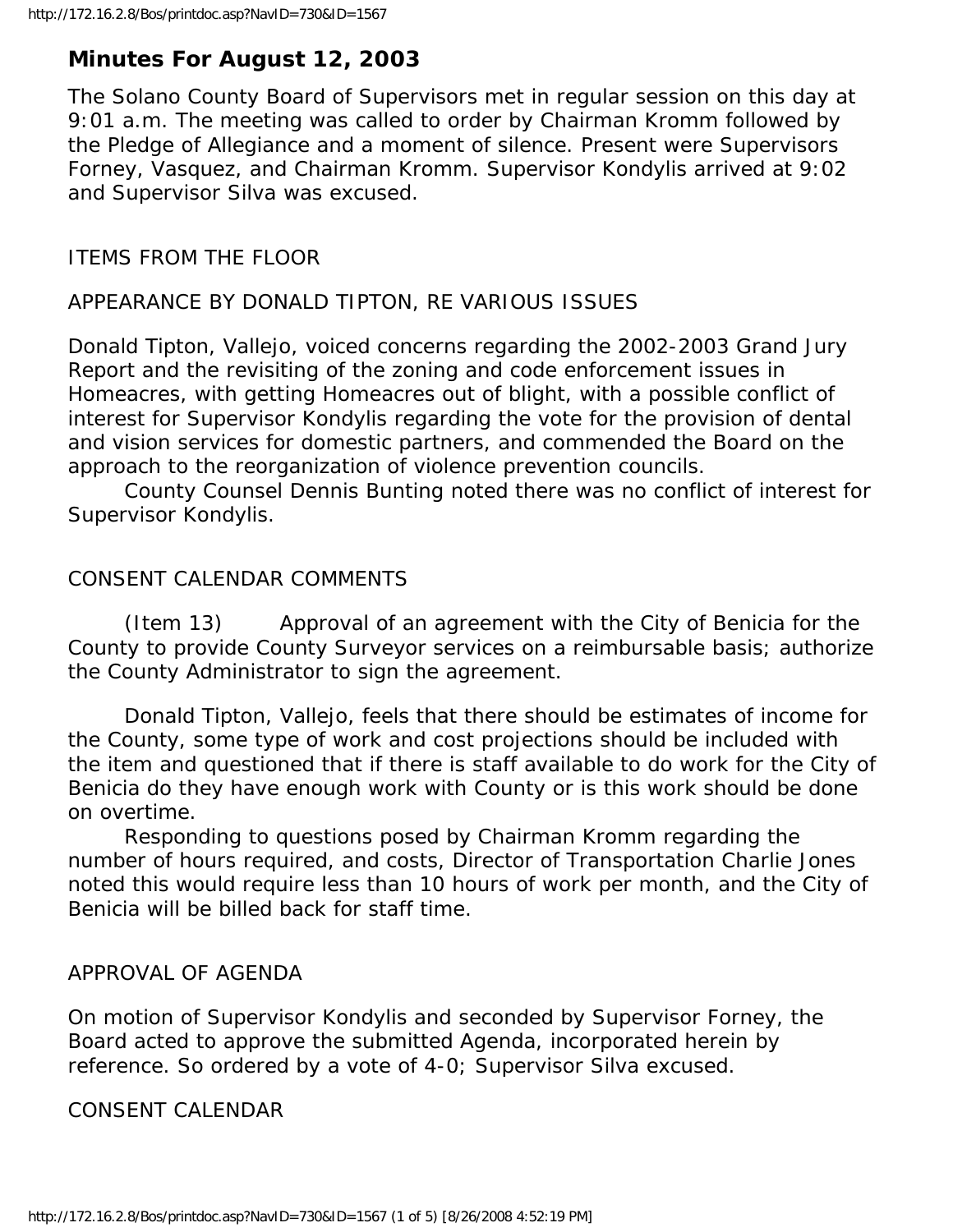On motion of Supervisor Kondylis and seconded by Supervisor Forney, the Board acted to approve the following Consent Calendar items by a vote of 4-0; Supervisor Silva excused.

(Item 10) MINUTES OF THE BOARD OF SUPERVISORS MEETING OF JULY 22, 2003; RURAL NORTH VACAVILLE WATER DISTRICT JULY 22, 2003, as outlined in the Agenda Submittal from the Clerk of the Board dated August 12, 2003, incorporated herein by reference, approved.

(Item 11) AGREEMENTS WITH KITCHELL OF SACRAMENTO, AND SWINERTON MANAGEMENT AND CONSULTING, INC. RE PROJECT/ CONSTRUCTION MANAGEMENT AND ANCILLARY ARCHITECTURAL/ ENGINEERING SERVICES, as outlined in the Agenda Submittal from General Services dated August 12, 2003, incorporated herein by reference, approved and General Services Director or designee authorized to sign said contract on behalf of Solano County.

(Item 12) RESOLUTION NO. 2003-177 PROVIDING FOR THE BORROWING OF FUNDS ON BEHALF OF THE VALLEJO CITY UNIFIED SCHOOL DISTRICT FOR FISCAL YEAR 2003-04 AND THE ISSUANCE AND SALE OF NOT TO EXCEED \$20,000,000 OF 2003-04 TAX AND REVENUE ANTICIPATION NOTES FOR SAID DISTRICT BY A NEGOTIATED SALE PURSUANT TO A NOTE PURCHASE CONTRACT, APPROVING THE FORM OF AND AUTHORIZING THE EXECUTION AND DELIVERY OF SAID NOTE PURCHASE CONTRACT, AND AUTHORIZING EXECUTION OF NECESSARY CERTIFICATES, adopted. (see Resolution Book)

(Item 13) AGREEMENT WITH CITY OF BENICIA RE COUNTY SURVEYOR SERVICES, as outlined in the Agenda Submittal from Transportation dated August 12, 2003, incorporated herein by reference, approved and County Administrator authorized to sign said contract on behalf of Solano County.

#### ORDERS

(Item 15) RESOLUTION NO. 2003-178 IN SUPPORT OF THE BAY AREA ALLIANCE FOR SUSTAINABLE COMMUNITIES COMPACT FOR A SUSTAINABLE BAY AREA, ADOPTED

The Board was provided with an Agenda Submittal from the County Administrator's Office dated August 12, 2003, incorporated herein by reference, regarding supporting the "Compact for a Sustainable Bay Area" that identifies ten challenges to the region's well being.

 Gerald Raycraft, Planning Director for Association of Bay Area Governments (ABAG), noted the Bay Area Alliance for Sustainable Communities is a volunteer organization and described the mission to find ways on how the Bay Area can grow in a more sustainable way. Mr. Raycraft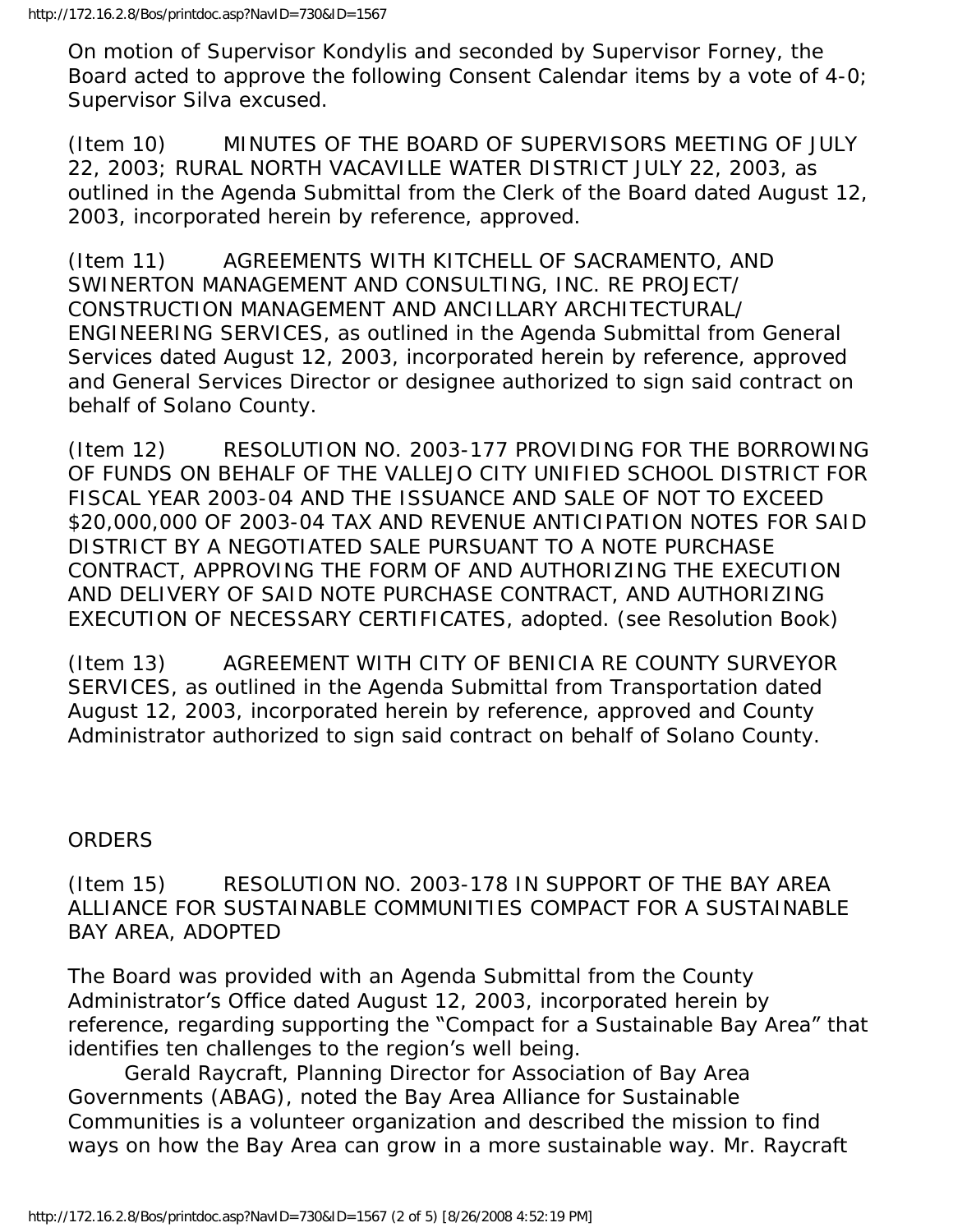noted the compact is not intended to be prescriptive on local government on what should be done in terms of accommodating growth or practicing sustainability; it is intended as a guide. This is an outline of principles that local leaders can commit to take into consideration when making decisions. Mr. Raycraft discussed activities relative to the Regional Housing Needs Determination Process and the Smart Growth Strategy Regional Livability Footprint Project and the confusion surrounding these activities, and noted the commitments are consistent with the Solano County growth guidelines.

 The name of the organization has also evolved from the Bay Area Alliance for Sustainable Development to the Bay Area Alliance for Sustainable Communities to reflect a more holistic view of our communities, and noted this resolution is to show support for the dialogue of engagement that occurred around the Compact for a Sustainable Bay Area, and for local government and businesses to take the commitments into consideration in the decision making process.

 Responding to questions posed by Chairman Kromm regarding where this will go from here, Mr. Raycraft discussed the work being done on the implementation stag, further meetings relating to sustainability on a broader range, and incentives from the State.

 Supervisor Kondylis feels the County is ahead of the curve relative to the ten commitments to action, which fit with what has been done in the County, and suggested in the future explaining that the trade offs for high-density housing is the preservation of open space and farmland.

 Chairman Kromm agreed that the revised ten commitment points are consistent with the way Solano County has been working, and feels the language is good.

 On motion of Supervisor Kondylis and seconded by Supervisor Vasquez, the Board acted to adopt Resolution No. 2003-178 In Support of the Bay Area Alliance for Sustainable Communities Compact for a Sustainable Bay Area. So ordered by a vote of 4-0; Supervisor Silva excused.

(Item 16) NEGATIVE DECLARATION AND REZONING PETITION NO. Z-02- 07 OF JEFF SCROGINGS APPROVED

ORDINANCE NO. 1633 AMENDING CHAPTER 28, SECTION 28-15 OF THE SOLANO COUNTY CODE TO REZONE PROPERTY LOCATED AT THE NORTHEAST CORNER OF MIDWAY ROAD AND HWY 505 (APN 106-210-29), NORTH OF THE CITY OF VACAVILLE, FROM EXCLUSIVE AGRICULTURE (A-20) TO PARK (P), ADOPTED

 Scheduled on the agenda for this day was consideration of a proposed ordinance, which would rezone a 24-acre parcel, located at the Northeast corner of Midway Road and Hwy 505 (APN 106-210-29) from Exclusive Agriculture (A-20) to Park (P) to facilitate the operation of a paintball park. On motion of Supervisor Vasquez and seconded by Supervisor Forney, the Board directed that the proposed ordinance be read by title only. So ordered by a vote of 3-0; Supervisors Kondylis and Silva excused.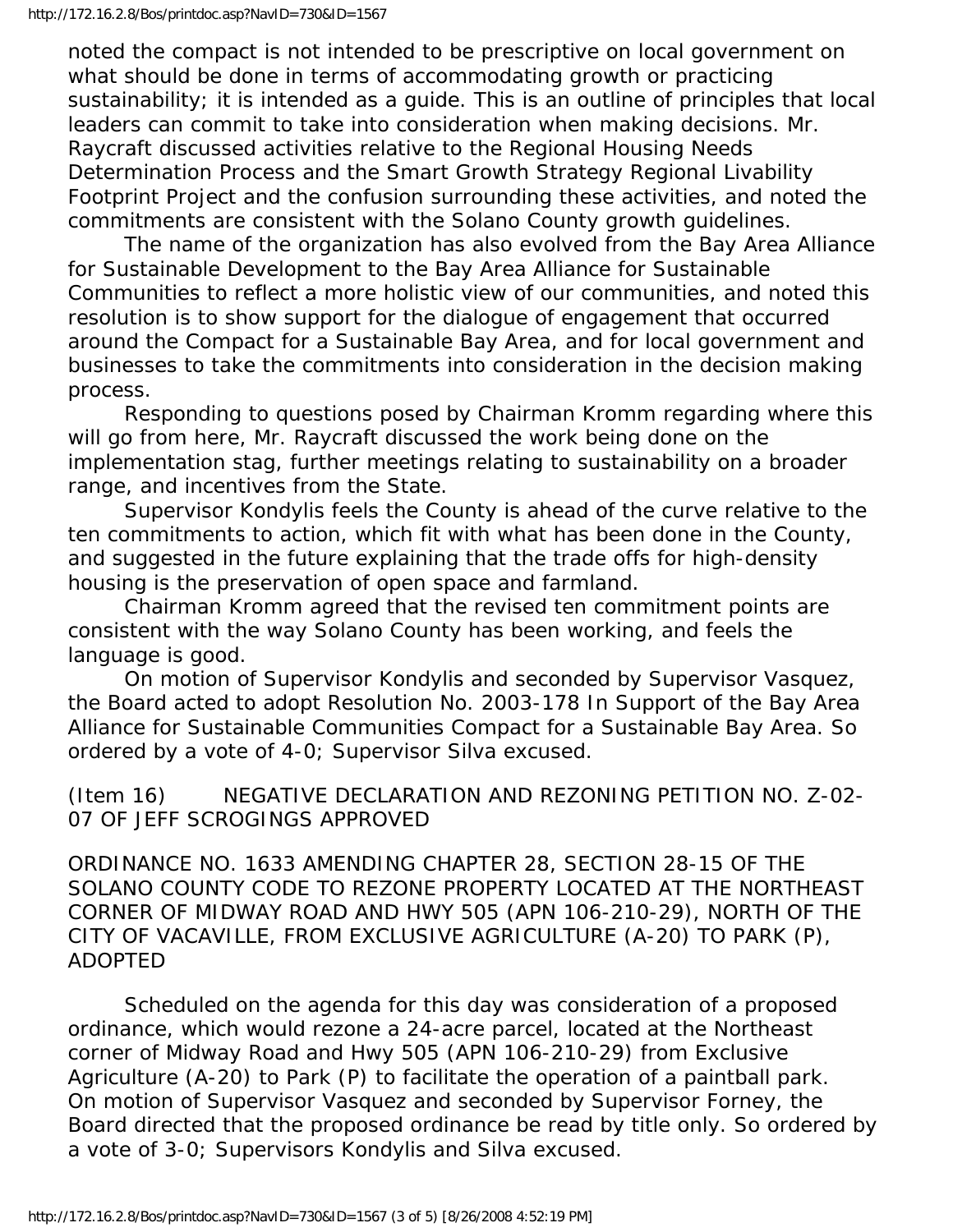Matt Walsh, Department of Environmental Management, reviewed the information contained in the Agenda Submittal from his department dated August 12, 2003 through a visual presentation, incorporated herein by reference, highlighting the Location Map, General Plan Zoning in the area, a Site Plan, and photos of the Project Site.

Responding to questions regarding liability issues posed by Chairman Kromm, County Counsel Dennis Bunting noted the liability would rest with the park operator.

Responding to questions posed by Chairman Kromm regarding parcel ownership, and the prohibition of alcohol, Mr. Walsh noted Ed Biggs owns the parcel, and that Mr. Scrogings is not proposing to serve any beverages or any food items at the site, and noted this is a petition to rezone the property to allow for that use.

Chairman Kromm opened the public hearing.

 Mr. Scrogings noted alcohol will not be allowed at this park, and described Paint Ball as a family sport.

 Responding to questions posed by Supervisor Vasquez regarding posting that no alcoholic beverages are allowed, Mr. Scrogings acknowledged it would be no problem to post that no drugs or alcohol are allowed.

 There was a brief discussion regarding signage for the park. As there was no one further who wished to speak on this matter, the public hearing was closed.

On motion of Supervisor Vasquez and seconded by Supervisor Kondylis, the Board acted to adopt the Negative Declaration and approval of Rezoning Petition No. Z-02-07 of Jeff Scrogings, and to adopt Ordinance No. 1633 amending Chapter 28, Section 28-15 of the Solano County Code to Rezone Property Located at the Northeast Corner of Midway Road and HWY 505 (APN 106-210-29), North of the City of Vacaville, from Exclusive Agriculture (A-20) to Park (P). So ordered by a vote of 4-0; Supervisor Silva excused. (see Ordinance Book)

(Item 17A) JAMES LEWIS REAPPOINTED TO THE COMMUNITY ACTION **AGENCY** 

On motion of Supervisor Kondylis and seconded by Supervisor Vasquez, the Board acted to reappoint James Lewis to the Community Action Agency for a term to expire August 12, 2006. So ordered by a vote of 4-0; Supervisor Silva excused.

(Item 17C) CRIS GALLAGHER, LOIS A. SIMMONS, SAUNDRA P. JONES, ILA MAKI, VINDA GUZMAN AND JACQUE WOLFRAM REAPPOINTED TO THE MATERNAL, CHILD AND ADOLESCENT HEALTH (MCAH) ADVISORY BOARD

On motion of Supervisor Kondylis and seconded by Supervisor Vasquez, the Board acted to reappoint Cris Gallagher, Lois A. Simmons, Saundra P. Jones, Ila Maki, Vinda Guzman and Jacque Wolfram to the Maternal, Child and Adolescent Health (MCAH) Advisory Board. So ordered by a vote of 4-0;